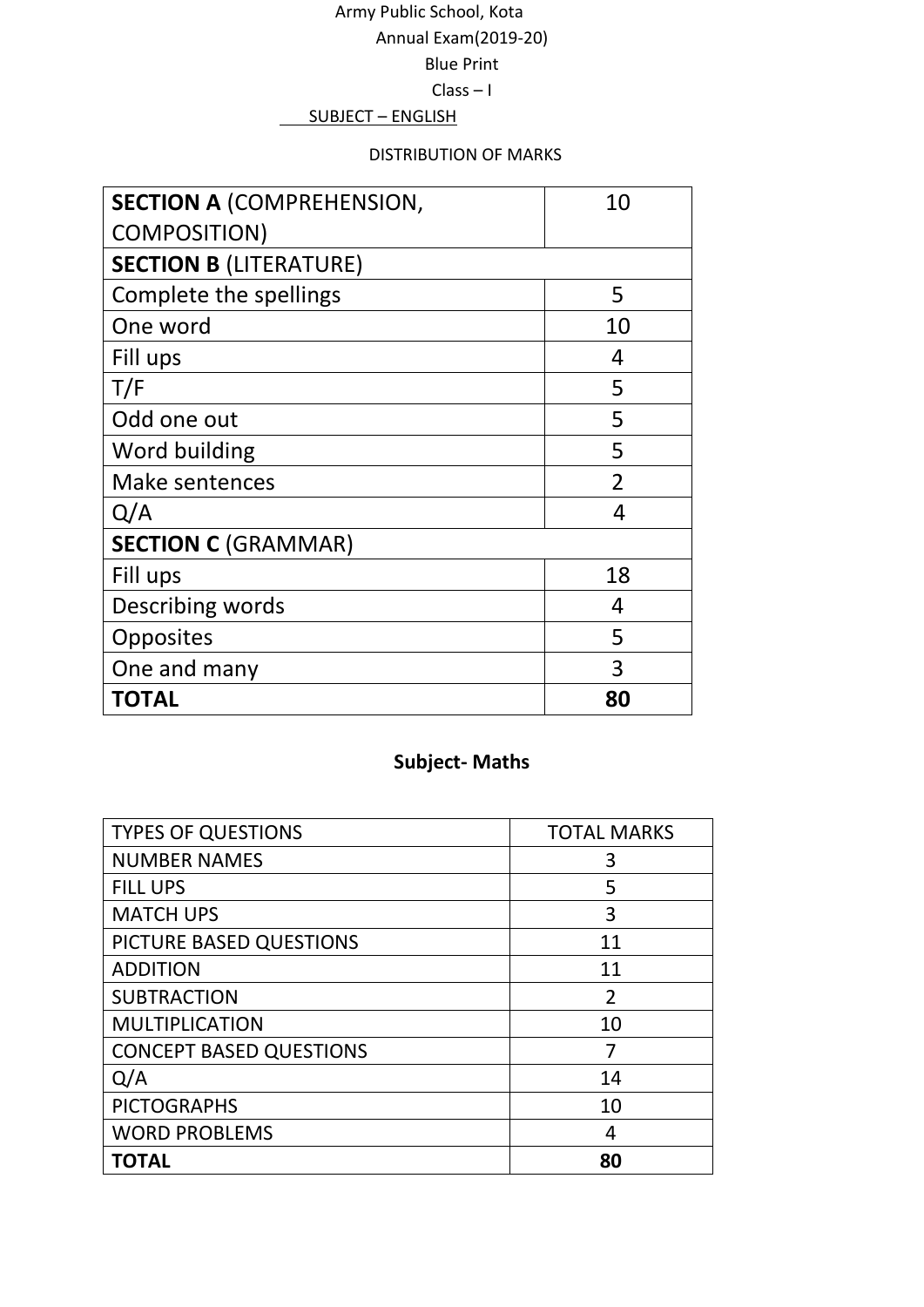| खण्ड - अ                  |                                 |
|---------------------------|---------------------------------|
| अपठित गधांश               | 5 अंक                           |
| अपठित पधांश               | 5 अंक                           |
| खण्ड -ब                   |                                 |
| शब्द पूरा करो / मिलान करो | $1 \times 8 = 8/1 \times 9 = 9$ |
| सही गलत                   | $1 \times 4 = 4$                |
| एक शब्द में उत्तर         | $1 X 5 = 5$                     |
| खाली स्थान                | $1 X 10 = 10$                   |
| <u>द</u> ीर्घ उत्तर       | $1 X 4 = 4$                     |
| अंक                       |                                 |
| खण्ड – स (व्याकरण)        |                                 |
| बहुविकल्पीय               | $1 X 4 = 4$                     |
| विलोम शब्द                | $1 \times 5 = 5$                |
| गिनती                     | $1 X 5 = 5$                     |
| सही गलत                   | $1 \times 6 = 6$                |
| खाली स्थान                | $1 X 5 = 5$                     |
| <u>अनु</u> छेद            | $1 X 5 = 5$                     |
| पुर्णाकं                  | 80                              |

## **Subject- Computer**

| <b>SNO</b> | <b>Questions</b>     | <b>Question Type</b> | No. of questions | <b>Marks</b> |
|------------|----------------------|----------------------|------------------|--------------|
| 1.         | Mcgs                 | 1 mark               | 05               | 05           |
| 2.         | Fill ups             | 1 mark               | 05               | 05           |
| 3.         | True/false<br>1 mark |                      | 05               | 05           |
| 4.         | <b>IDENTIFY</b>      | 1 mark               | 05               | 05           |
| 5.         | Shortcut keys        | 1 mark               | 02               | 02           |
| 6.         | Very short answers   | 1 marks              | 03               | 03           |
|            |                      |                      |                  | 25Marks      |

Subject : GK

| Name of the chapter | MCQ<br>(1) | <b>Fill ups</b><br>(1) | <b>Answer in</b><br>one word<br>11) | <b>Match up</b><br>$\rm(1)$ | <b>Identify</b><br>pictures<br>$\bf{(1)}$ | Total   |
|---------------------|------------|------------------------|-------------------------------------|-----------------------------|-------------------------------------------|---------|
| Pg no 44 to 70      | 1(5)       | 1(5)                   | 1(5)                                | 1(5)                        | 1(5)                                      | 25      |
| Total               |            |                        |                                     |                             |                                           | 25marks |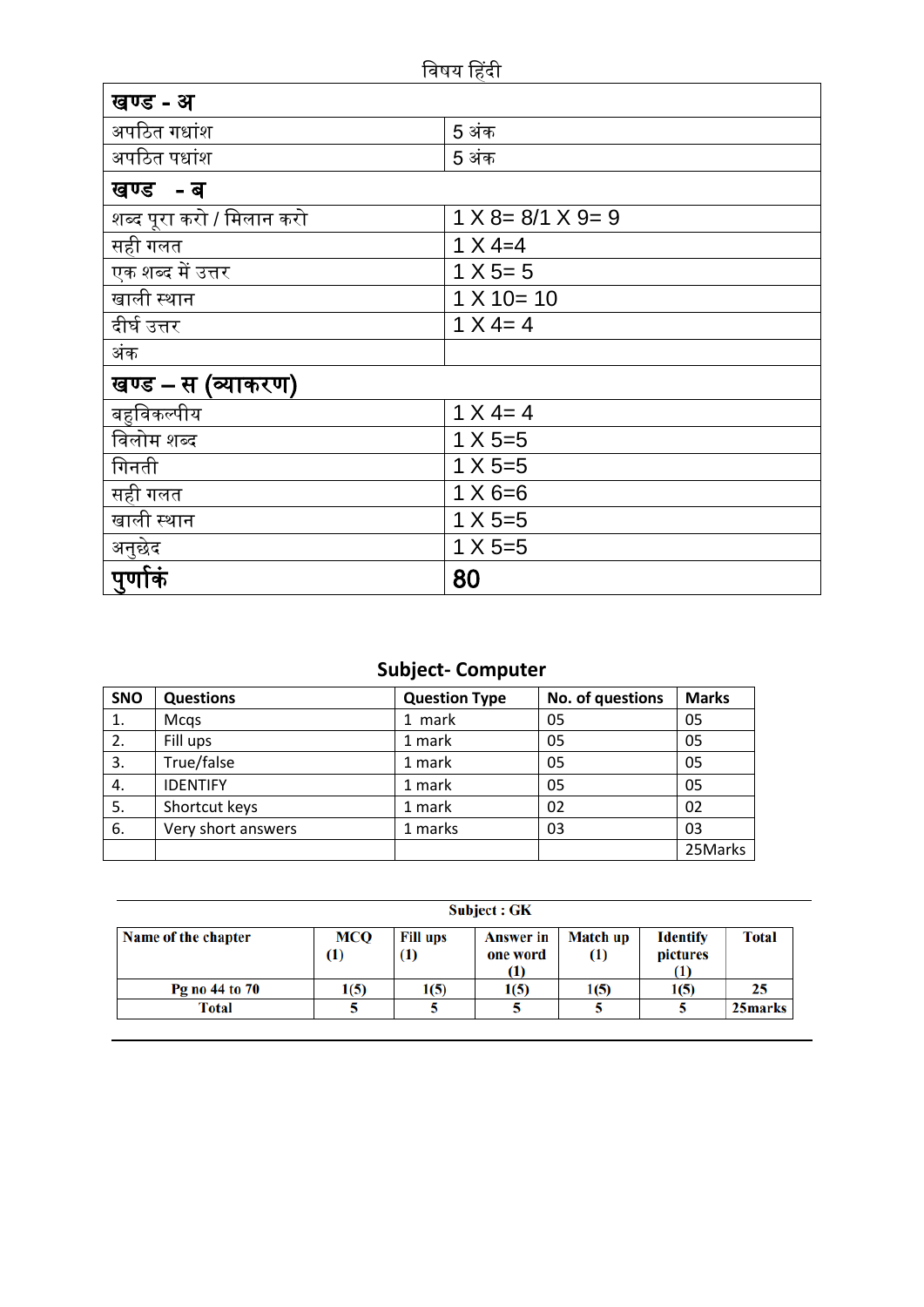#### BLUE PRINT-MATHS

#### CLASS-II

| Q.NO.          | <b>TYPE OF</b><br>QUES.              | <b>MARKS</b> |
|----------------|--------------------------------------|--------------|
| $\mathbf{1}$   | MCQ'S                                | 12           |
| $\overline{2}$ | <b>FILL UPS</b>                      | 10           |
| $\overline{3}$ | <b>MATCH THE</b><br><b>FOLLOWING</b> | 6            |
| 4              | S.A                                  | 16           |
| 5              | L.A                                  | 14           |
| 6              | <b>DIAGRAM</b>                       | 22           |
| <b>TOTAL</b>   |                                      | 80           |

#### BLUE PRINT-ENGLISH

|                  | TYPE OF QUES.                          | <b>MARKS</b> |
|------------------|----------------------------------------|--------------|
| <b>SECTION-A</b> |                                        |              |
|                  | <b>COMPREHENSION</b>                   | 5            |
|                  | PARAGRAPH                              | 10           |
| SECTION-B        | <b>WORD MEANINGS</b>                   | 3            |
|                  | <b>MAKE SENTENCES</b>                  | 6            |
|                  | FILL IN THE BLANKS                     | 3            |
|                  | TRUE/FALSE                             | 3            |
|                  | ONE WORD ANS.                          | 4            |
|                  | ANS. IN SHORT                          | 6            |
|                  | ANS. IN LONG                           | 8            |
| SECTION-C        | <b>GRAMMAR FROM THE</b><br><b>BOOK</b> | 32           |
|                  |                                        |              |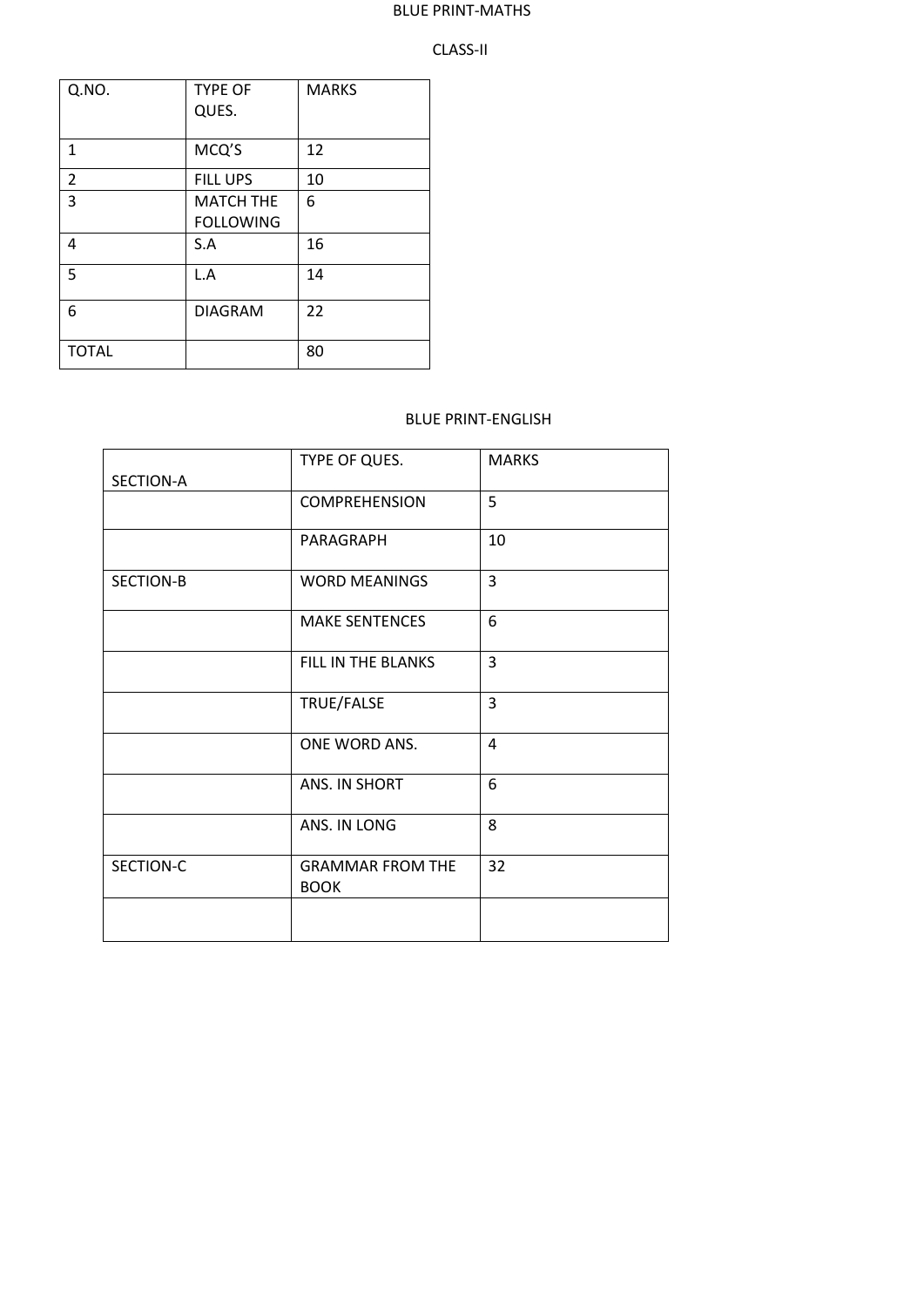#### BLUE PRINT-E.V.S

| Q.NO           | TYPE OF QUES.                        | <b>MARKS</b> |
|----------------|--------------------------------------|--------------|
| $\mathbf{1}$   | <b>MCQ</b>                           | 8            |
| $\overline{2}$ | FILL UPS                             | 6            |
| $\overline{3}$ | TRUE/FALSE                           | 8            |
| $\overline{4}$ | <b>MATCH THE</b><br><b>FOLLOWING</b> | 8            |
| 5              | <b>BACK EXERCISE</b>                 | 8            |
| 6              | ONE WORD ANS.                        | 10           |
| $\overline{7}$ | <b>SHORT ANS</b>                     | 8            |
| 8              | <b>LONG ANS</b>                      | 10           |
| 9              | <b>DIAGRAM</b>                       | 12           |
| <b>TOTAL</b>   |                                      | 80           |
|                |                                      |              |

Subject: GK

| Name of the chapter | <b>MCO</b><br>1) | <b>Fill ups</b><br>$\left(1\right)$ | <b>Answer</b> in<br>one word<br>(1) | <b>Match up</b><br>$\left(1\right)$ | <b>Identify</b><br>pictures<br>(1) | <b>Total</b> |
|---------------------|------------------|-------------------------------------|-------------------------------------|-------------------------------------|------------------------------------|--------------|
| Pg no 35 to 76      | 1(5)             | 1(5)                                | 1(5)                                | 1(5)                                | 1(5)                               | 25           |
| Total               |                  |                                     |                                     |                                     |                                    | 25marks      |

# **Subject- Computer**

## **Class – II**

| <b>SNO</b> | <b>Questions</b>        | <b>Question Type</b> | No. of questions | <b>Marks</b> |
|------------|-------------------------|----------------------|------------------|--------------|
| 1.         | Mcqs                    | 1 mark               | 05               | 05           |
| 2.         | Fill ups                | 1 mark               | 05               | 05           |
| 3.         | True/false              | 1 mark               |                  | 05           |
| 4.         | <b>IDENTIFY</b>         | 1 mark               | 05               | 05           |
| 5.         | Shortcut keys<br>1 mark |                      | 02               | 02           |
| 6.         | Very short answers      | 1 marks              | 03               | 03           |
|            |                         |                      |                  | 25Marks      |

## **Class- III to V**

Subject-Gk

**Total Marks: 50** 

| S.No | Page No                         | <b>VSA</b>  |                                        |                                        |                                          |              |                                     | <b>TOTAL</b>               |                                         |        |
|------|---------------------------------|-------------|----------------------------------------|----------------------------------------|------------------------------------------|--------------|-------------------------------------|----------------------------|-----------------------------------------|--------|
|      |                                 | <b>MCQS</b> | <b>FILL IN</b><br>THE<br><b>BLANKS</b> | ANS<br>IN<br><b>ONE</b><br><b>WORD</b> | <b>MATCH</b><br>(PICTURE<br><b>BASED</b> | <b>MATCH</b> | <b>NAME THE</b><br><b>FOLLOWING</b> | <b>UNSCRAMBLE</b><br>/GRID | <b>PICTURE</b><br><b>IDENTIFICATION</b> | Q(M)   |
|      | <b>Given</b><br><b>Syllabus</b> | 8(8)        | 8(8)                                   | 8(8)                                   | 5(5)                                     | 5(5)         | 6(6)                                | 4(4)                       | 6(6)                                    | 50(50) |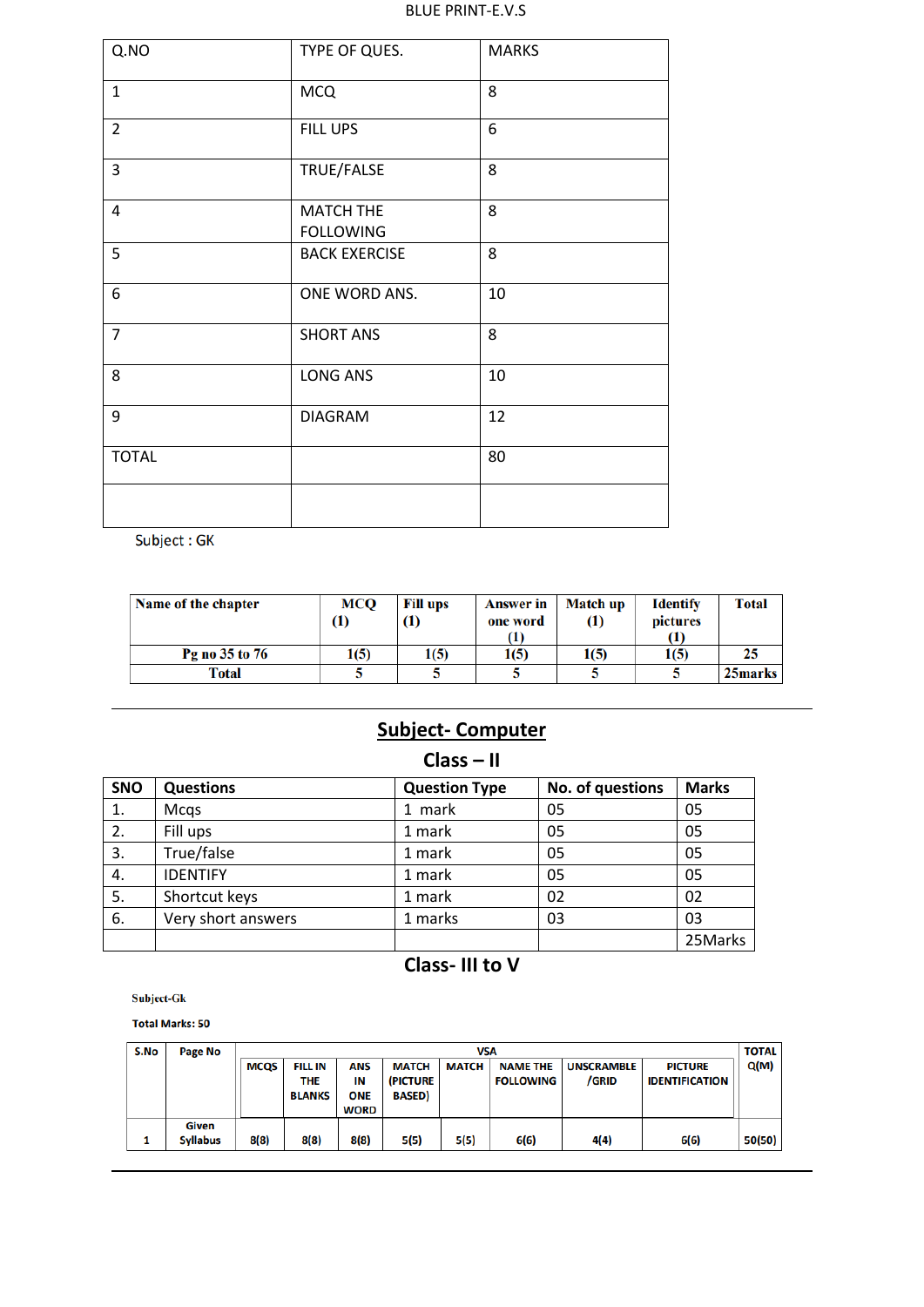# **Subject-EVS Class III to V**

|                | <b>Questions</b>    | <b>Question Type</b> | No. of questions | <b>Marks</b> |
|----------------|---------------------|----------------------|------------------|--------------|
| Q1             | Mcqs                | 1 mark               | 07               | 07           |
| Q <sub>2</sub> | Fill ups            | 1 mark               | 07               | 07           |
| Q3.            | True/false/match    | 1 mark               | 06               | 06           |
|                | ups                 |                      |                  |              |
| Q4.            | One word            | 1 mark               | 04               | 04           |
| Q5.            | Give examples       | 1 mark               | 06               | 06           |
| Q6.            | Very short answers  | 2 marks              | 03               | 06           |
| Q7.            | Short answers       | 3 marks              | 05               | 15           |
| Q8.            | Long answers        | 4 marks              | 02               | 08           |
| Q9.            | Give reasons (HOTS) | 2 marks              | 04               | 08           |
| Q10.           | Label/Diagram       | 4 marks              | 02               | 08           |
| Q11.           | Maps                | 5 marks              | 01               | 05           |
|                | Total               |                      |                  | 80           |

# **Subject- Computer**

# **Class - III**

| <b>SNO</b> | <b>Questions</b> | <b>Question Type</b> | No. of questions | <b>Marks</b> |
|------------|------------------|----------------------|------------------|--------------|
| 1.         | Mcqs             | 1 mark               | 08               | 08           |
| 2.         | Fill ups         | 1 mark               | 15               | 15           |
| 3.         | Match Up         | 1 mark               | 07               | 07           |
| 4.         | True/false       | 1 mark               | 04               | 04           |
| 5.         | <b>FULL FORM</b> | 1 mark               | 04               | 04           |
| 6.         | Draw             | 1 mark               | 02               | 02           |
| 7.         | short answers    | mark                 | 10               | 10           |
|            |                  |                      |                  | 50 Marks     |

# **Class - IV**

| SNO | <b>Questions</b>   | <b>Question Type</b> | No. of questions | <b>Marks</b> |
|-----|--------------------|----------------------|------------------|--------------|
| 1.  | Mcqs               | 1 mark               | 08               | 08           |
| 2.  | Fill ups           | 1 mark               | 10               | 10           |
| 3.  | Match Up           | 1 mark               | 05               | 05           |
| 4.  | True/false         | 1 mark               | 10               | 10           |
| 5.  | <b>FULL FORM</b>   | 1 mark               | 03               | 03           |
| 6.  | Shortcut keys      | 1 mark               | 08               | 08           |
| 7.  | Very short answers | 1 marks              | 02               | 02           |
| 8.  | Long Answers       | 2 marks              | 02               | 04           |
|     |                    |                      |                  | 50 Marks     |

# **Class - V**

| SNO | <b>Questions</b> | <b>Question Type</b> | No. of questions | <b>Marks</b> |
|-----|------------------|----------------------|------------------|--------------|
| 1.  | Mcqs             | 1 mark               | 10               | 10           |
| 2.  | Fill ups         | 1 mark               | 15               | 15           |
| 3.  | True/false       | 1 mark               | 10               | 10           |
| 4.  | Full forms       | 1 mark               | 04               | 04           |
| 5.  | Shortcut keys    | 1 mark               | 02               | 02           |
| 6.  | Short answers    | 1 marks              | 09               | 09           |
|     |                  |                      |                  | 50Marks      |